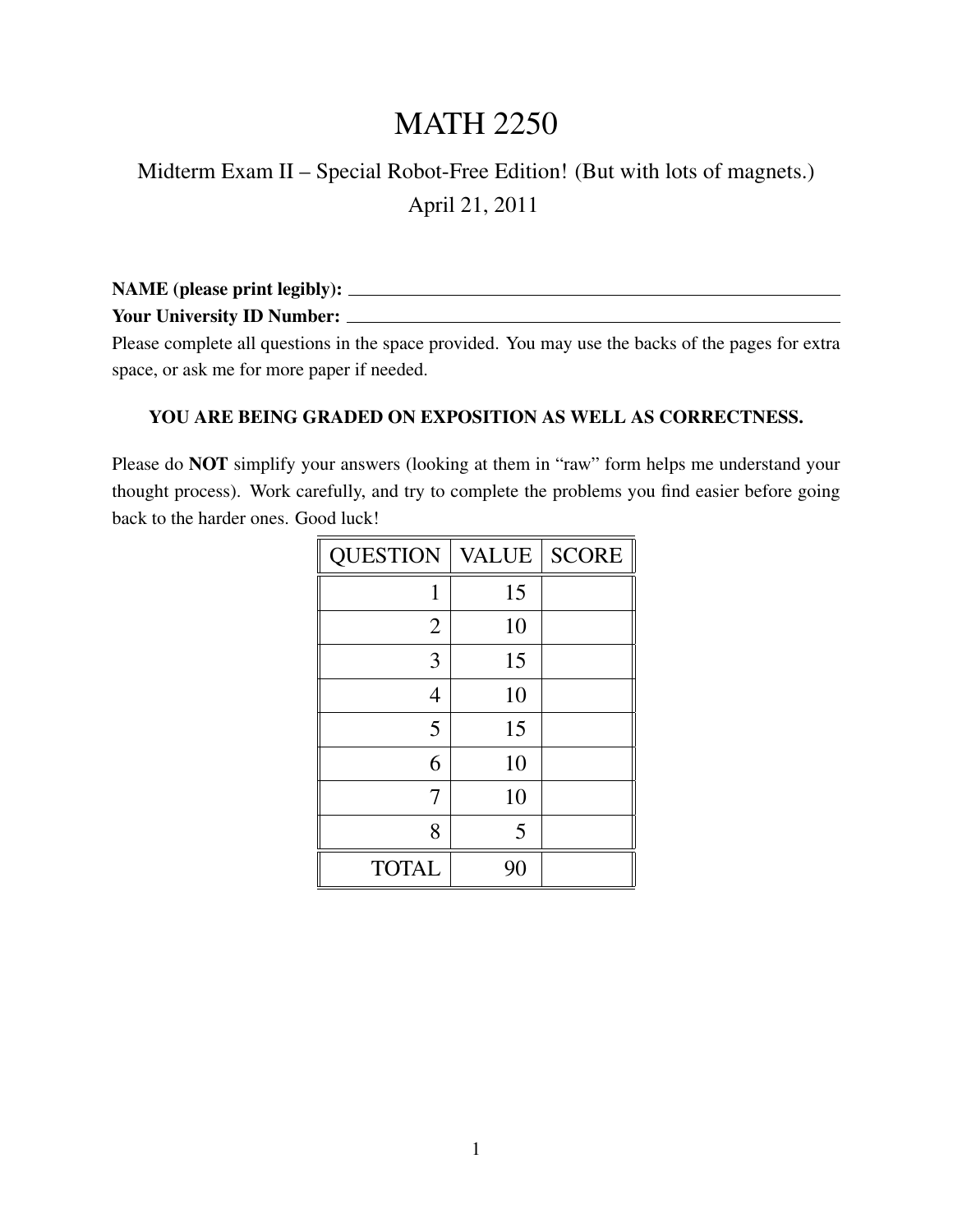1. (15 points) Find the derivative of the functions below:

•  $f(x) = \sec(\ln x)$ .

ANSWER:

•  $f(x) = \arcsin(4x + 2)$ .

ANSWER:

•  $f(x) = 10^{x+3}$ .

ANSWER:

**2.** (10 points) Find the maximum and minimum value of  $f(x) = 4\cos(x^2 - 1)$  on the interval  $[-1/2, 1/2].$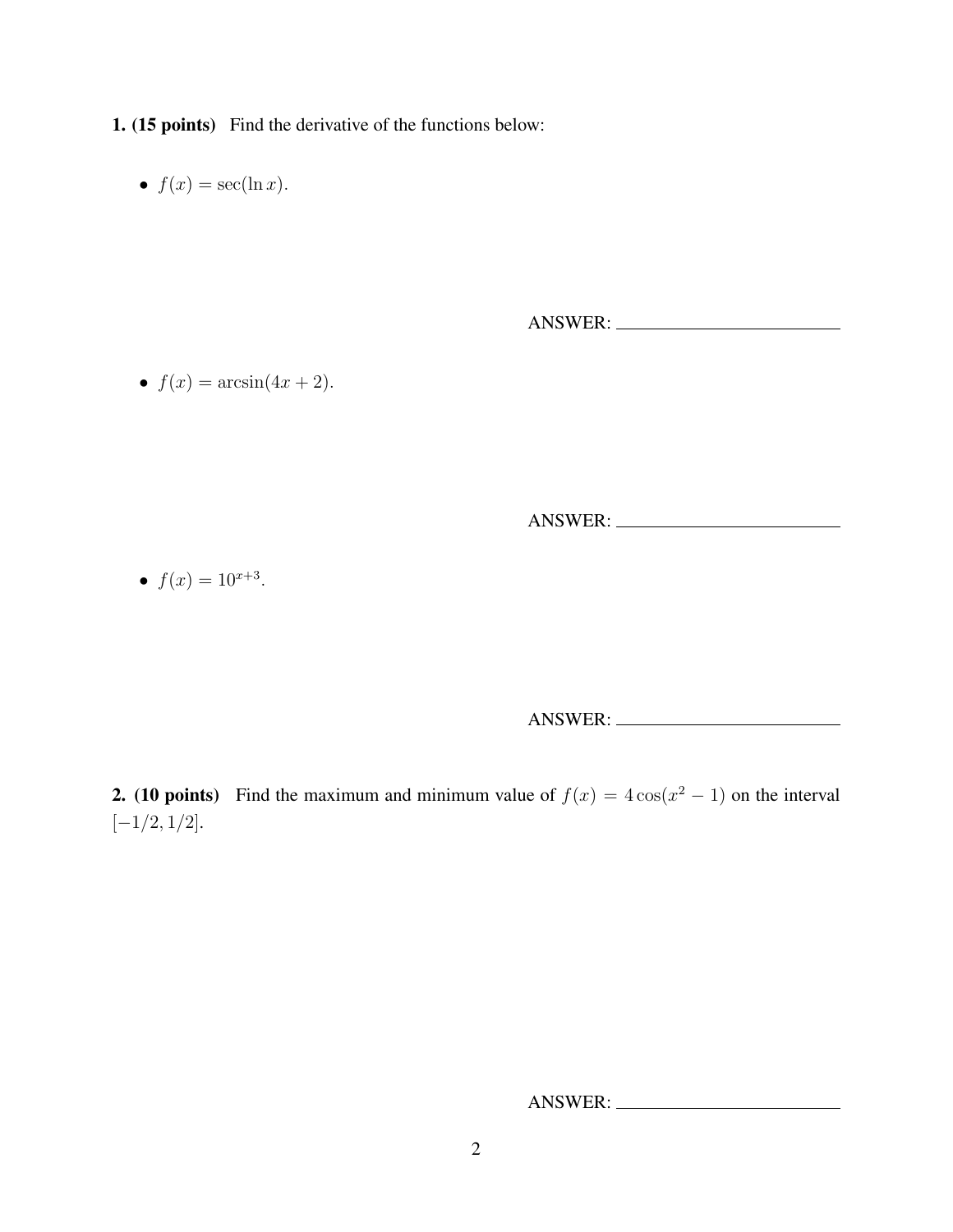**3.** (15 points) The magnetic field  $B$  generated by an electromagnet obeys the equation:

$$
I = B\left(\frac{K_1}{\mu} + K_2\right).
$$

where I is the power input to the magnet,  $\mu$  is a variable<sup>1</sup>, and  $K_1$  and  $K_2$  are constants describing the geometry of the magnet.

Suppose that as we steadily increase the power I we reach a time when  $\frac{dB}{dt} = 0$ . Use implicit differentiation to solve for  $\frac{d\mu}{dt}$  at this time. Your answer should involve  $\frac{dI}{dt}$  as well as other variables.

<sup>&</sup>lt;sup>1</sup>Actually,  $\mu$  describes how the material in the core of the magnet reacts to the magnetic field. Not that it matters.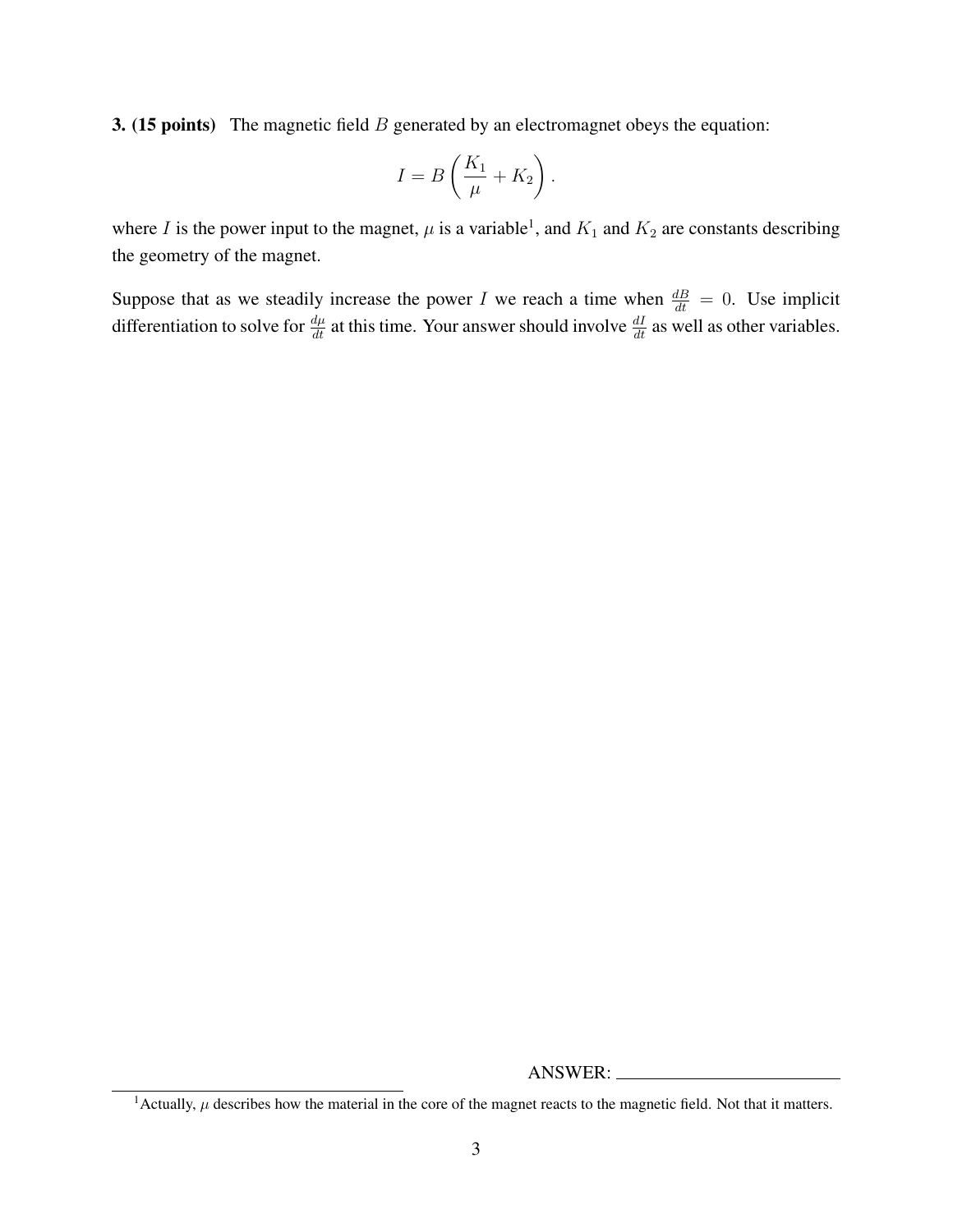4. (10 points) Suppose that we know that the force  $f(I)$  produced by an electromagnet as a function of the power input  $I$  has the following values and derivatives for various  $I$ :

| $\perp$     | f(I)               | f'(I)           | f''(I)     |
|-------------|--------------------|-----------------|------------|
| $2^{\circ}$ | 25.0489            | 13.0485         | 0.0234664  |
|             | 4. 51.191          | 13.0923         | 0.0199617  |
|             | 6. 77.4122 13.1271 |                 | 0.014503   |
| 8.          |                    | 103.691 13.1494 | 0.00762469 |

Use linear approximation to estimate f(5.6). (For 3 bonus points, use *quadratic* approximation to estimate  $f(5.6)$ , too.)

ANSWER:

Now suppose the input power is supplied by a transformer which provides  $4 \pm 0.01$  units of power. Use linear approximation to estimate the range of forces produced by the magnet as the power varies. (This is an error question.)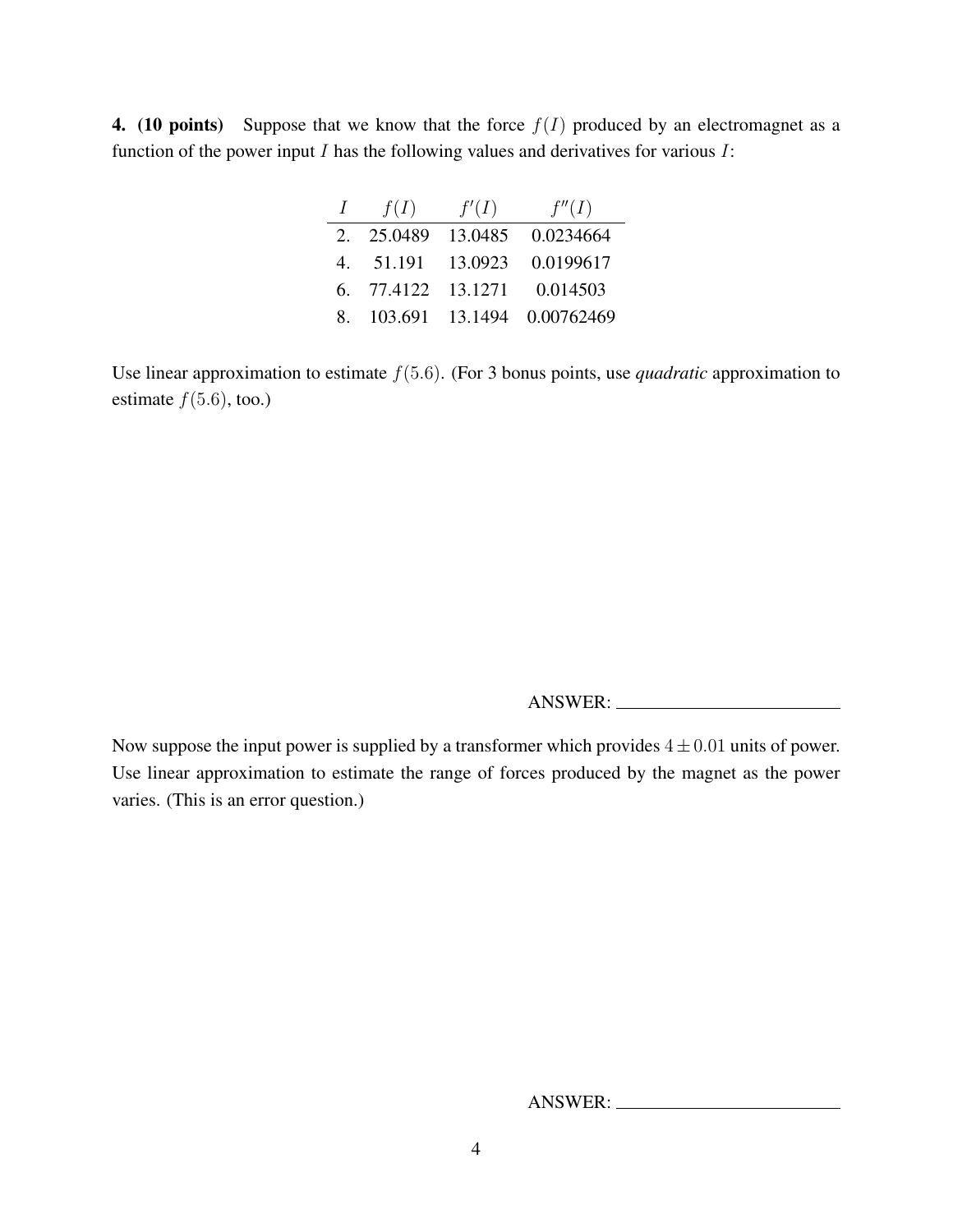- 5. (15 points) Find the (indefinite) integrals
	- $\int x^3 + 5x^2 + 7dx$

ANSWER:

•  $\int \ln(\cos(x)) \sin x dx$ 

ANSWER:

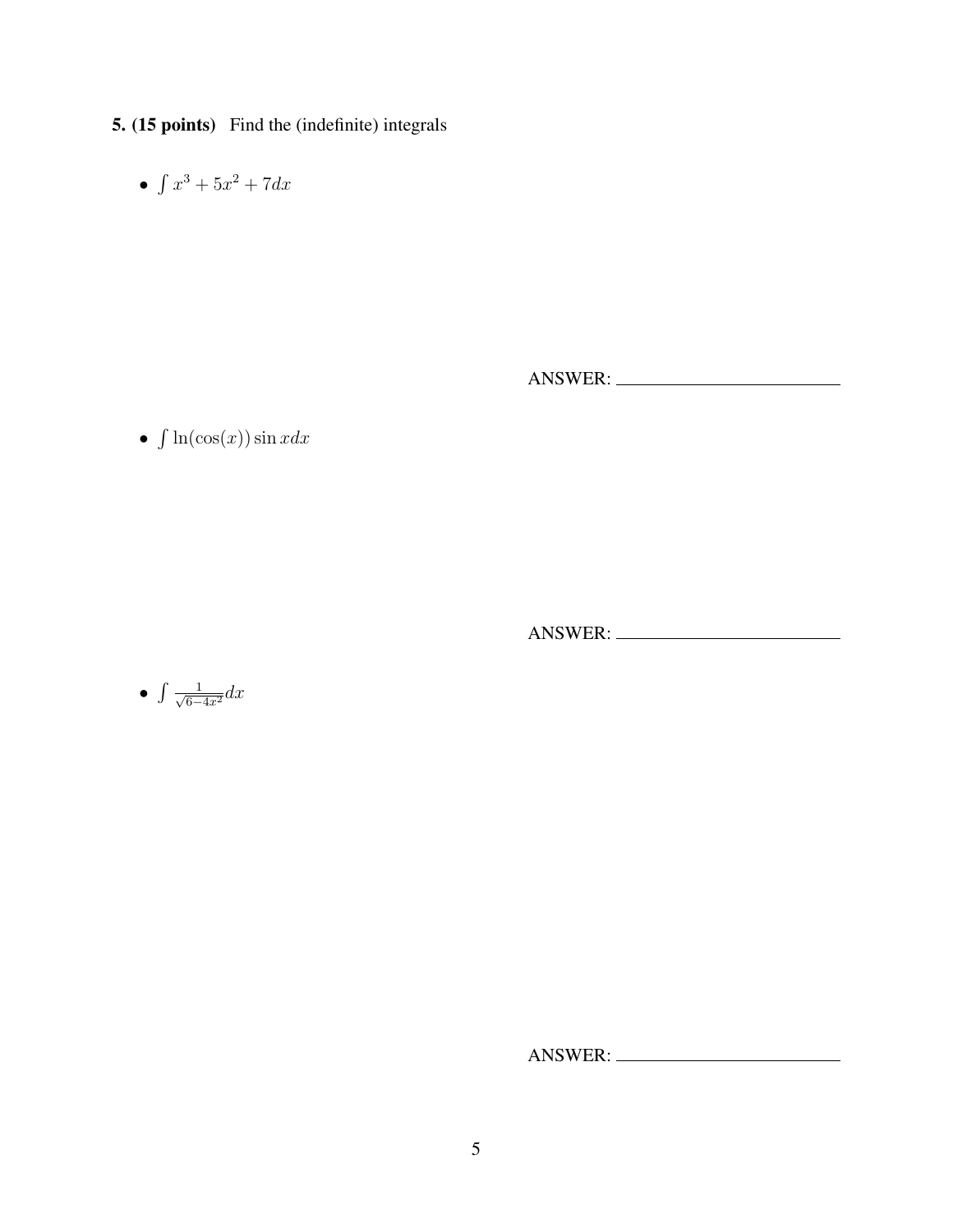6. (10 points) Use the second derivative test to decide whether the critical point of

$$
f(x) = \ln\left(\frac{1}{1+x^2}\right)
$$

is a local MAX or MIN. What is the value of the function f at the critical point?